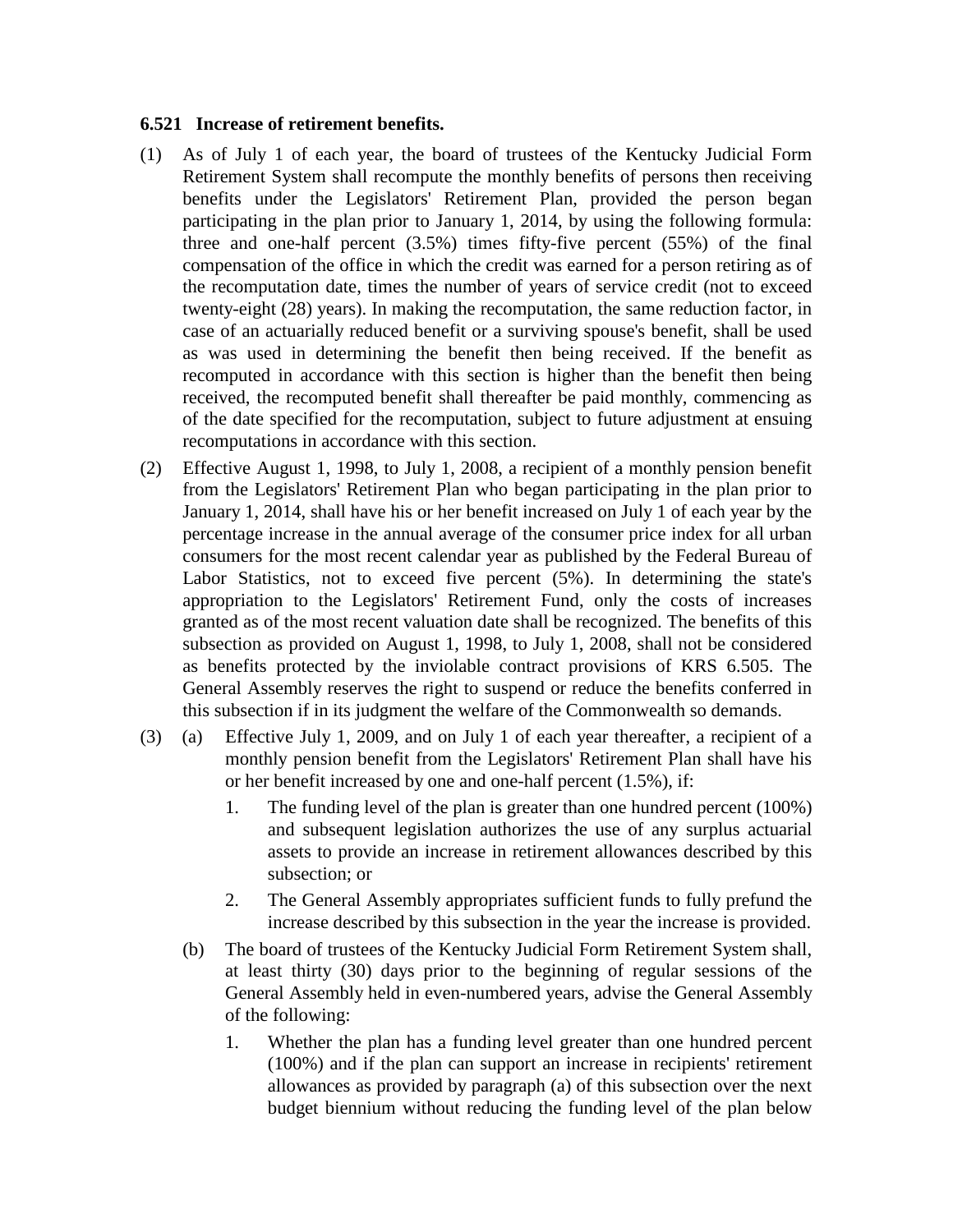one hundred percent (100%); and

- 2. If no surplus actuarial assets are available, the level of funds needed to fully prefund an increase for plan recipients over the next budget biennium if a one and one-half percent (1.5%) increase is provided annually over the biennium.
- (c) For purposes of this subsection, "funding level" means the actuarial value of assets divided by the actuarially accrued liability expressed as a percentage that is determined and reported by the plan's actuary in the plan's actuarial valuation.
- (d) The full increase described by this subsection shall only be provided if the recipient has been receiving a retirement benefit for at least twelve (12) months prior to the effective date of the increase. If the recipient has been receiving a benefit for less than twelve (12) months prior to the effective date of the increase provided by this subsection, the increase shall be reduced on a pro rata basis for each month the recipient has not been receiving a benefit in the twelve (12) months preceding the effective date of the increase.
- (e) In determining the state's appropriation to the Legislators' Retirement Fund, only the costs of increases granted as of the most recent valuation date shall be recognized.
- (f) The benefits of this subsection as provided on July 1, 2009, and thereafter shall not be considered as benefits protected by the inviolable contract provisions of KRS 6.505. The General Assembly reserves the right to suspend or reduce the benefits conferred in this subsection if in its judgment the welfare of the Commonwealth so demands.
- (4) In addition to the increase to a recipient's retirement allowance as provided by subsection (3) of this section, the General Assembly may, by subsequent legislation, provide supplemental increases to a recipient's retirement allowance to help adjust for actual changes in the recipient's cost of living if the General Assembly appropriates sufficient funds to fully prefund the benefit in the year the increase is provided.

**Effective:** July 15, 2016

- **History:** Amended 2016 Ky. Acts ch. 12, sec. 1, effective July 15, 2016. -- Amended 2013 Ky. Acts ch. 120, sec. 16, effective July 1, 2013. -- Amended 2008 (1st Extra. Sess.) Ky. Acts ch. 1, sec. 2, effective June 27, 2008. -- Amended 1998 Ky. Acts ch. 360, sec. 2, effective July 15, 1998. -- Created 1982 Ky. Acts ch. 380, sec. 2, effective July 15, 1982.
- **2020-2022 Budget Reference.** See Legislative Branch Budget, 2020 Ky. Acts ch. 84, Pt. I, 1, (4) at 698.
- **Legislative Research Commission Note** (7/1/2013). This statute was amended by Section 16 of 2013 Ky. Acts ch. 120. Section 81 of that Act reads, "Notwithstanding any other provision of this Act to the contrary, the amendments in Sections 16, 25, and 69 of this Act shall in no way nullify the provisions of 2012 Ky. Acts ch. 19, Part I, 1.(4), 2012 Ky. Acts ch. 68, Part I, 2.(2), or 2012 Ky. Acts ch. 144, Part IV, 10., which suspended the cost-of-living adjustment that would have been provided to retirees and beneficiaries of the Legislative Retirement Plan, the Judicial Retirement Plan, the State Police Retirement System, the Kentucky Employees Retirement